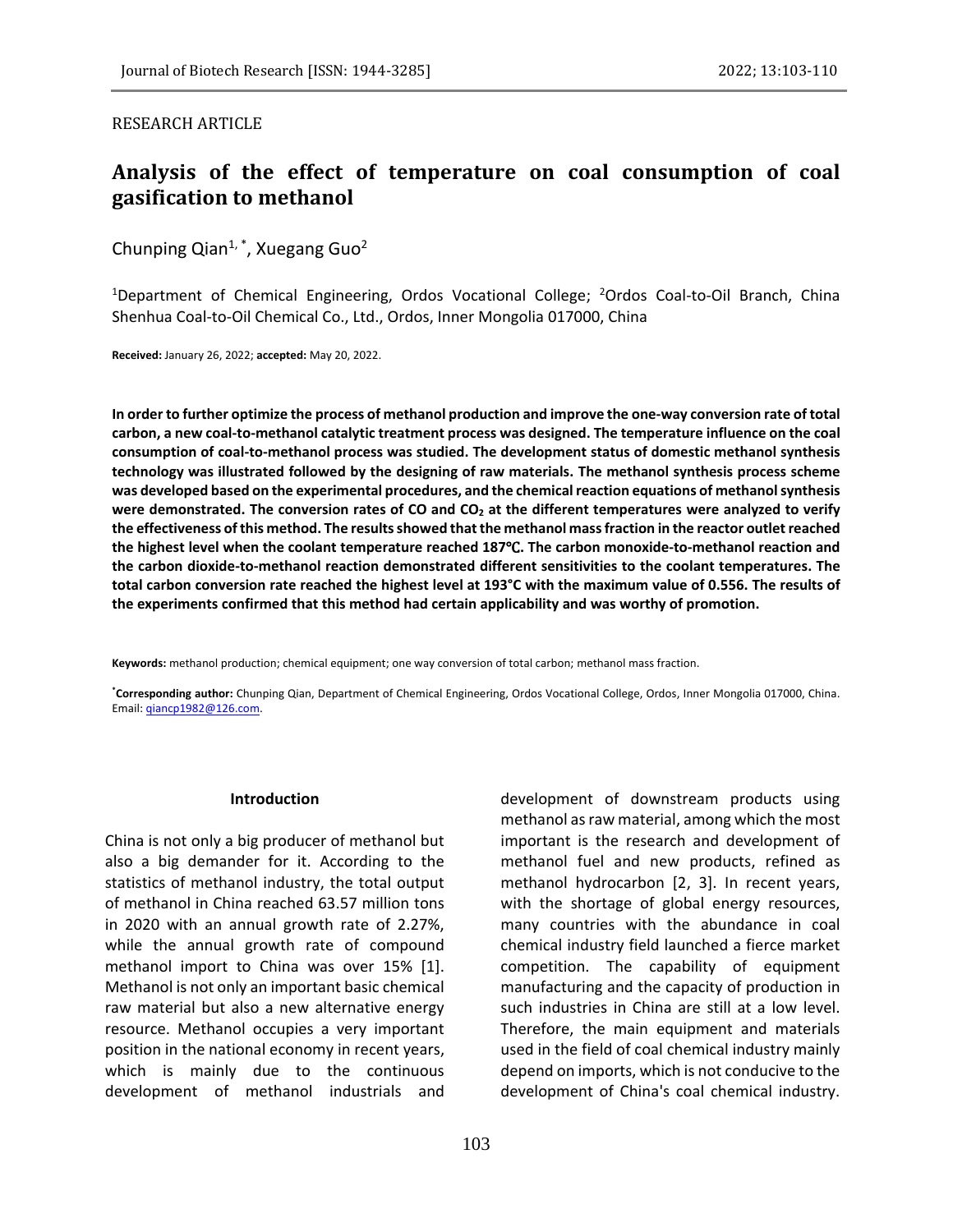Based on these facts, more attentions have been paid on the production of methanol resources in China, which include the production process, improve the resource conversion rate, and alleviate the problem of coal shortage.

The main characteristics of methanol process in China are that (1) coal is mostly used as the main raw material and (2) the industrial structure needs to be further improved. The current major problems are that, although there are many production units being built, the scales of these units are all relatively small, and the raw material route and process technology are not unified [4]. Due to the high expectation of a new alternative fuel, alcohol ether fuel, the development of methanol industry in China has entered the peak stage, which means almost "everywhere" in China. Methanol produced with coal as raw material is a resource-consuming product with low added value. It is very uneconomical to rely on massive export to absorb the excess capacity. Therefore, various effective measures should be taken to curb the excessive growth of methanol industry, and some projects should be postponed. Meanwhile, the process to eliminate a number of methanol production units with small scale, heavy pollution, high energy consumption, backward technology production equipment should be accelerated. The advantage of methanol industry scale is very significant, so that it is necessary to promote the upsizing of methanol industrials and the concept of "large methanol" production. Methanol, as the basic product of the coal-led chemical production chain, has been widely used in many fields [5, 6]. The process of coal-to-methanol synthesis has always been studied with perseverance, which includes optimizing the synthesis process, improving the operating rate of production equipment, and achieving the purpose of increasing the methanol production capacity and reducing the ton of methanol consumption [7].

Methanol, also known as wood alcohol, has very little free methanol content in nature. Therefore, it needs to be prepared manually. Methanol is the simplest saturated alcohol and an important chemical basic raw material and clean liquid fuel, which has a wide range of applications in many fields. Methanol is a colorless, transparent, flammable, and explosive liquid at room temperature [8]. Methanol is mutually soluble with water and is a good solvent for many organic compounds [9]. However, methanol is very toxic and direct contact with methanol liquid or vapor should be avoided. Some conventional physical properties of methanol are listed in Table 1. As a basic raw material of the chemical industry, methanol reacts with a series of substances, which makes methanol a very wide range of industrial applications [10]. The downstream products of methanol are rich in variety, mainly including formaldehyde, acetic acid [11], and dimethyl ether [12].

Din, *et al*. reported a new way of methanol production [4]. In their study, ZnO was used to promote the catalytic hydrogenation of nanocarbon fiber-based Cu-ZrO<sub>2</sub> to methanol, and the  $CO<sub>2</sub>$  in the process was reheated for completely recovery and utilization. However, the cost of this method was high, and the carbon conversion rate was still low. Therefore, it was not suitable for promotion and application. For the purpose to improve the production capacity utilization by optimizing the alcohol production process and improving the total carbon one-way conversion rate, this study explored methanol production process in coal catalytic treatment and related chemical equipment.

#### **Materials and methods**

## **Design of methanol production by catalytic treatment of coal**

According to the annual 280 days of continuous treatment of 100,000,000  $\textsf{m}^{3}$  coalbed methane (CBM) process design [13], the component content and flow rate of coalbed methane were listed in Table 2, which were used to determine the process flow, material balance, and chemical equipment specifications of CBM non-catalytic conversion to methanol (CH<sub>3</sub>OH). Accordingly, the methanol synthesis process in this study was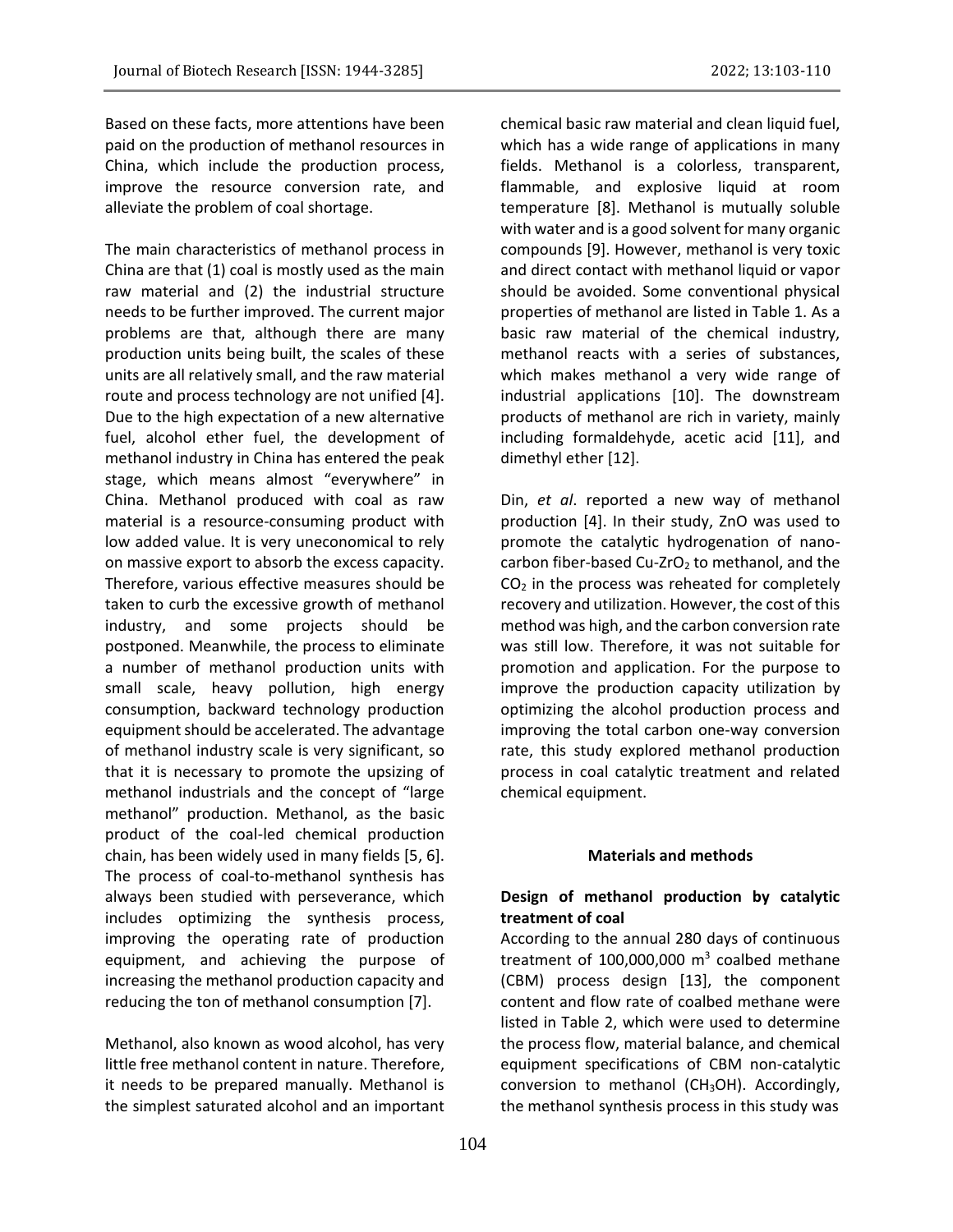**Table 1.** Conventional physical properties of methanol.

| <b>Nature</b>                                           | <b>Numerical value</b> |  |  |
|---------------------------------------------------------|------------------------|--|--|
| Melting point (°C)                                      | -97.68                 |  |  |
| Standard boiling point (°C)                             | 64.7                   |  |  |
| Sui boundary temperature (°C)                           | 239.35                 |  |  |
| Critical pressure (Bar)                                 | 80.84                  |  |  |
| Critical volume (m <sup>3</sup> /kmol)                  | 0.117                  |  |  |
| Critical compressibility factor                         | 0.222                  |  |  |
| Melting heat $(J/g)$                                    | 103                    |  |  |
| Lower limit volume of spontaneous combustion in air (%) | 6                      |  |  |
| Upper limit volume of spontaneous combustion in air (%) | 36                     |  |  |
| Flash point $(^{\circ}C)$                               | 12                     |  |  |
| Vapor pressure at 20°C (mmHg)                           | 96.6                   |  |  |
| Liquid viscosity at $25^{\circ}$ C (MPa $\cdot$ S)      | 0.541                  |  |  |
| Heat generation at 25°C (KJ/mol)                        | $-239.03$              |  |  |
| Dielectric constant at 25°C                             | 32.7                   |  |  |
| Thermal conductivity at $25^{\circ}$ C (W/m·K)          | 0.202                  |  |  |
| Density at $25^{\circ}$ C (g/cm <sup>3</sup> )          | 0.787                  |  |  |

**Table 2.** Composition and flow of coalbed methane.

|                                            | CH4    | CO <sub>2</sub> | о,    | N <sub>2</sub> |
|--------------------------------------------|--------|-----------------|-------|----------------|
| <b>CBM</b> composition (volume fraction)/% | 50.00  | 0.10            | 6.27  | 43.63          |
| Component flow/m <sup>3</sup> /h           | 7500.0 | 15.0            | 940.5 | 6544.5         |



**Figure 1.** The scheme for methanol synthesis process.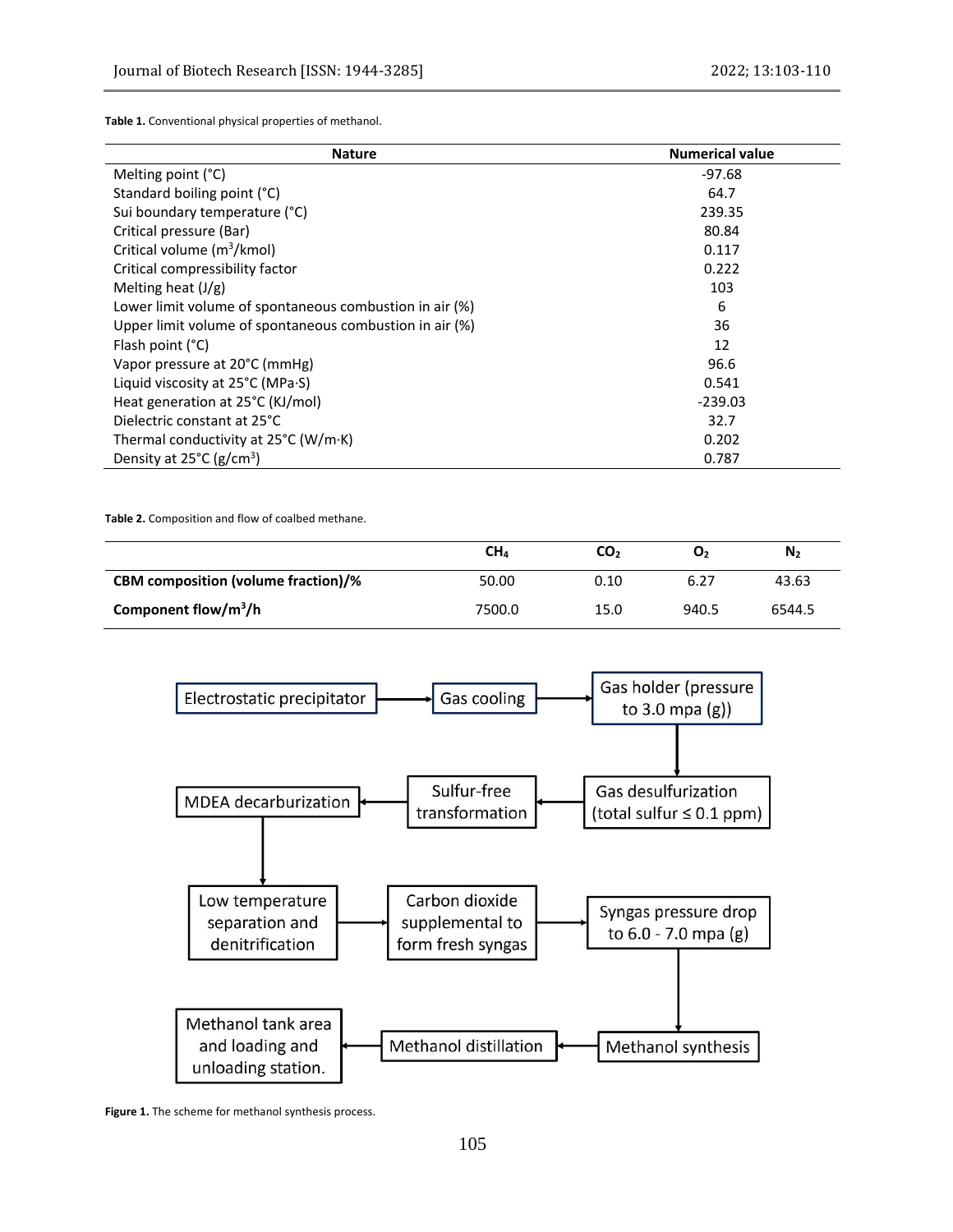designed as in Figure 1. In this scheme, the conversion unit did not depend on the sulfur content in the gas. Therefore, it did not need to add sulfide to the high purity gas for conversion and, in further, to avoid increasing the burden of the subsequent gas purification unit. However, the incapability of control the reaction temperature accurately was still a problem. To solve this problem, the desulfurization transformation was carried out in three steps (Figure 2). In the beginning of reaction, the temperature of the desulfurized mine hot furnace was increased to about 330°C through



**Figure 2.** Diagram of piecewise transformation reaction.

the gas heat exchanger by adding superheated steam to the first gas converter that contained about 33% of the total gas for reaction to reduce the concentration of CO to 5% and increase the converter temperature to 500°C. The processed condensate was then added to the converter to reduce the temperature to about 330°C. The second stream was supplied with 33% of the total gas and 45% of CO to the second converter. After the reaction, the CO concentration was reduced to 5% and the temperature was increased to 500°C. The converter temperature was reduced

to about 330°C after adding processed condensate. The third stream of 33% of the total gas with 25% of CO was supplied to the third converter with the reactor temperature was about 330°C. After the reaction, the temperature was increased to 500°C, and the CO concentration was reduced to 5%. The hydrogen vs. carbon ratio was adjusted with the purified gas from the bypass. The gas, then, entered the heat recovery system. Second, a circulating compressor was set in the reformer to circulate part of the gas from reformer outlet to the reformer inlet to control the temperature of reformer reaction. After the feeding gas and circulating gas were mixed, the CO concentration was reduced and then entered the converter. Since it was difficult to separate CO and  $N_2$  even at low temperatures, the low temperature separation and denitrification procedures were eliminated from this study, and methanol synthesis was carried out eventually by using highly active catalysts to eliminate the adverse effects of high nitrogen content on methanol synthesis.

# **The equipment for methanol production from the coal gas**

Equipment used in this study included electric dust removal unit, gas cooling unit, gas holder, gas compression pressurization unit, TSA gas purification unit, conversion cooling unit, desulfurization unit, decarbonization unit,  $CO<sub>2</sub>$ liquefaction unit, methanol synthesis tower, hydrogen recovery unit and methanol distillation unit (Figure 3). In addition, a torch discharge system was set up to deal with equipment, pipeline safety valve, pressure relief valve, discharge valve, and other abnormal operation (or accident) discharge of combustible matter. The fuel must be discharged when starting and stopping the system and must be discharged when the system was temporarily out of balance in trial operation. The collected fuel was sent to the torch for burning and discharging in time to ensure the safe operation of the system. The torch discharging system must be conformed to the atmospheric emission standards and reduced the pollution to the environment.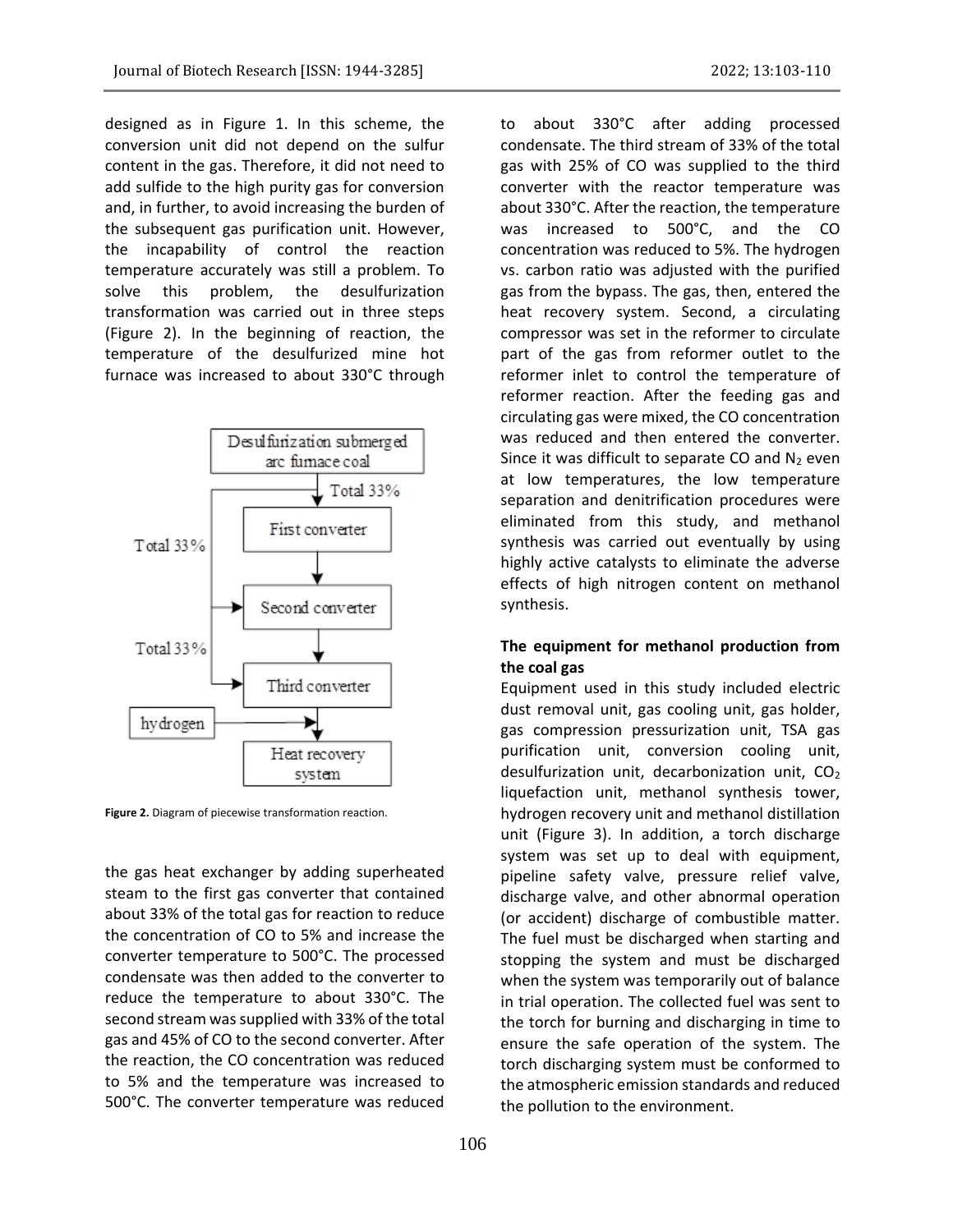

**Figure 3.** Process flow chart of methanol production from coal catalysis.

## **Results and discussion**

## **Effect of coolant temperature on reactor performance**

The distribution curves of bed temperature and methanol mass fraction along the reactor tube length at different coolant temperatures were shown in Figure 4, while the temperature was the only changing factor. The results showed that temperature distribution curve of the reactor decreased with the decrease of the coolant temperature (Figure 4A), which might be caused by the low-temperature coolant took away a lot of heat in the reactor. It has been known that low temperature is conducive to prolong the catalyst life, which indicates that low coolant temperature is beneficial to the catalyst life. The methanol mass fraction distribution curve in the first half reaction time of the reactor (between 0- 4 minutes) increased with the increase of coolant temperature but reversed in the second half of the reaction time (Figure 4B). The methanol mass fraction in the front section of the reactor was the highest one when the coolant temperature was 227°C, but it reversed from 5 minutes and reached the lowest level at the reactor outlet. The results indicated that lower coolant temperature was more conducive to methanol

synthesis. The above phenomena confirmed that the effect of temperature on the reaction kinetics was dominant in the initial stage of the reaction, and the effect of temperature on the chemical equilibrium was dominant later. The results also demonstrated that the mass fraction of methanol at the outlet of the reactor was the highest one when the coolant temperature reached 187°C. Because the synthesis of methanol is a strong exothermic reaction, low temperature is conducive to improve the chemical equilibrium constant and promote the synthesis of methanol. On the other hand, too low temperature will limit the reaction kinetics and hinder the synthesis of methanol. Therefore, these two conflicting effects jointly determine the degree of methanol synthesis, and it is important to select the appropriate coolant temperature.

## **Effect of coolant temperature on one-way conversion**

In order to evaluate the impact of coolant temperature on the overall process, the impacts of coolant temperature on the one-way conversion rate of coke oven gas to methanol process including reaction conversion rate, exhaust gas emission, equipment energy consumption, energy cost, investment, and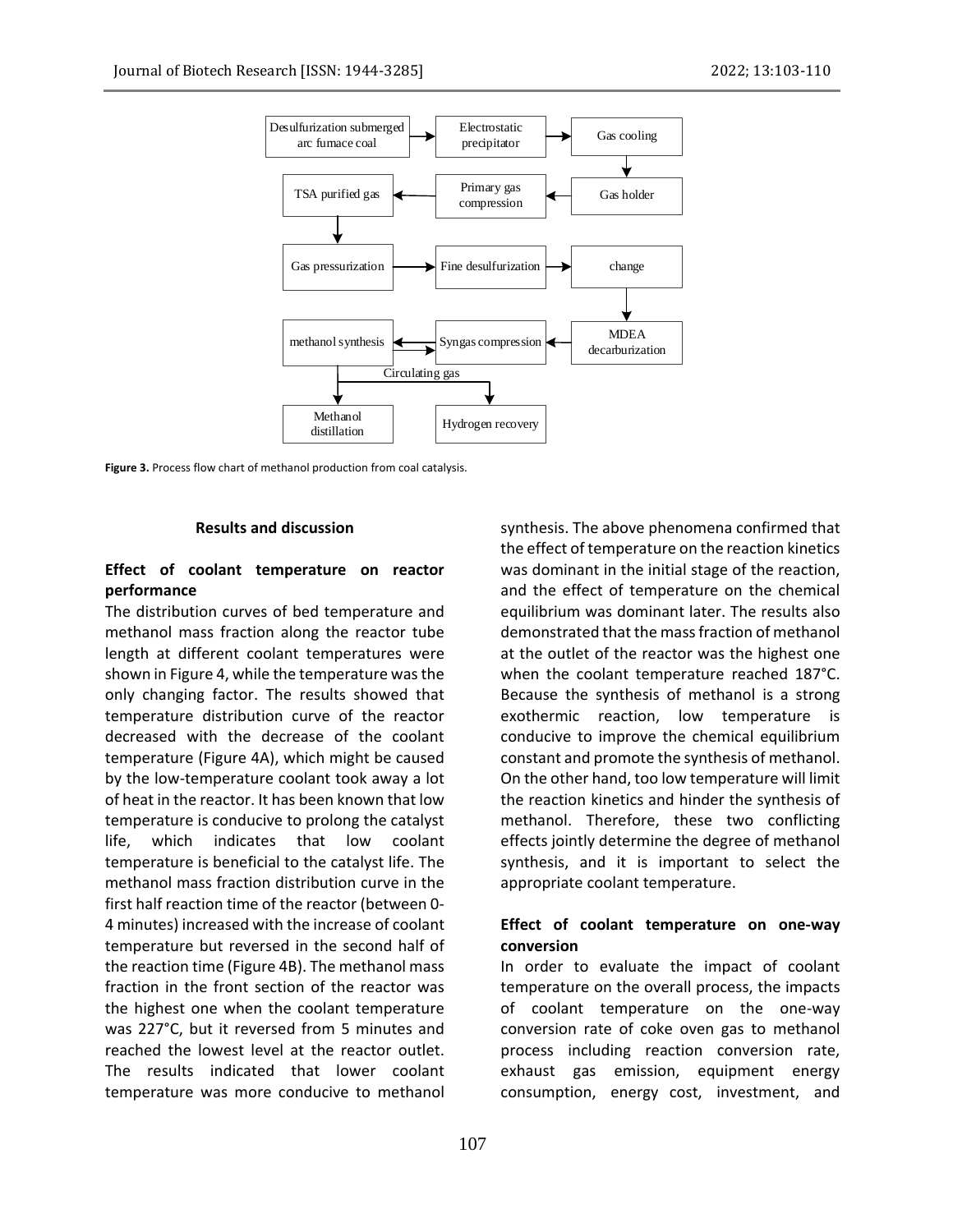

**Figure 4.** Effects of coolant temperature on temperature distribution curve (A) and methanol mass fraction distribution curve (B) in reactor.

income were analyzed in Figure 5. Maximizing economic benefits while reducing environmental pollution was the ultimate goal of optimization. The one-way conversion rates of  $CO$ ,  $CO<sub>2</sub>$ , and total carbon change were significantly related to the increase of coolant temperature. When the

coolant temperatures reached 189°C and 197°C, the one-way conversion of CO and  $CO<sub>2</sub>$  reached the maximum levels of 0.773 and 0.276, respectively. These results indicated that the reactions of CO to methanol and  $CO<sub>2</sub>$  to methanol were sensitive to the coolant temperature. At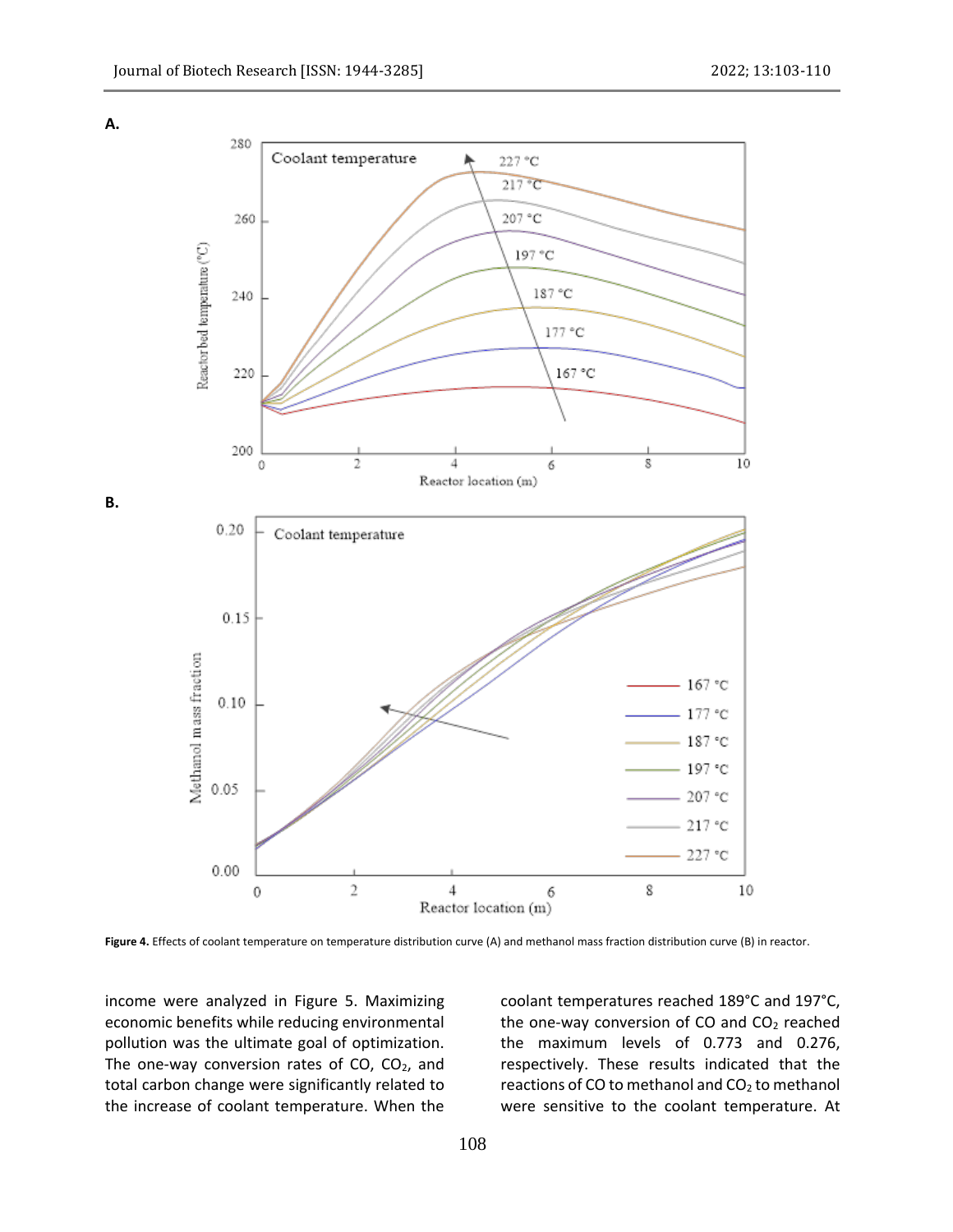

**Figure 5.** Effects of coolant temperature on one-way conversion.

193°C, the one-way conversion of total carbon reached the maximum value of 0.556. Obviously, higher total carbon conversion indicated the less unreacted gas, so more methanol production, and less unreacted gas circulation and relaxation.

#### **Realization of methanol industrial production**

This study mainly focused on the synthesis of methanol from carbon oxide and hydrogen such as the production method of syngas hydrogenation to methanol and the synthesis of methanol from hydrogen and carbon monoxide under the action of catalyst. The yield was low due to the harsh conditions of the synthesis process and the influence of chemical equilibrium on the conversion rate. A large amount of syngas not involved in synthesis could only be recycled resulting in a lot of waste. The

industrial synthesis of methanol is mainly based on gas-solid multiphase catalytic process. The catalysts include *Zn*-*Cr* based catalysts and copper-based catalysts (*Cu*-*Zn*-*Al* or *Cu*-*Zn*-*Cr*). Chemical reaction equation for synthesis of methanol (CH<sub>3</sub>OH) are as follows:

Main reactions:

 $CO + 2H_2 = CH_3OH + 102.5 kJ/mol$  (1)

$$
CO_2 + 3H_2 = CH_3OH + H_2O
$$
 (2)

Side reactions:

Side reactions:  
 
$$
2CO + 4H_2 = CH_3OCH_3 + H_2O + 200.2kJ/mol
$$
 (3)

$$
2CO + 4H_2 = CH_3OCH_3 + H_2O + 200.2kJ / mol
$$
 (3)  

$$
CO + 3H_2 = CH_4 + H_2O + 115.6kJ / mol
$$
 (4)

$$
CO + 3H_2 = CH_4 + H_2O + 115.6kJ/mol
$$
 (4)  
 
$$
4CO + 8H_2 = C_4H_9OH + 3H_2O + 49.62kJ/mol
$$
 (5)

$$
CO_2 + H_2 = CO + 3H_2 - 42.9kJ/mol
$$
 (3)  
(6)

$$
nCO + 2nH_2 = (CH_2)n + nH_2O + Q
$$
 (7)